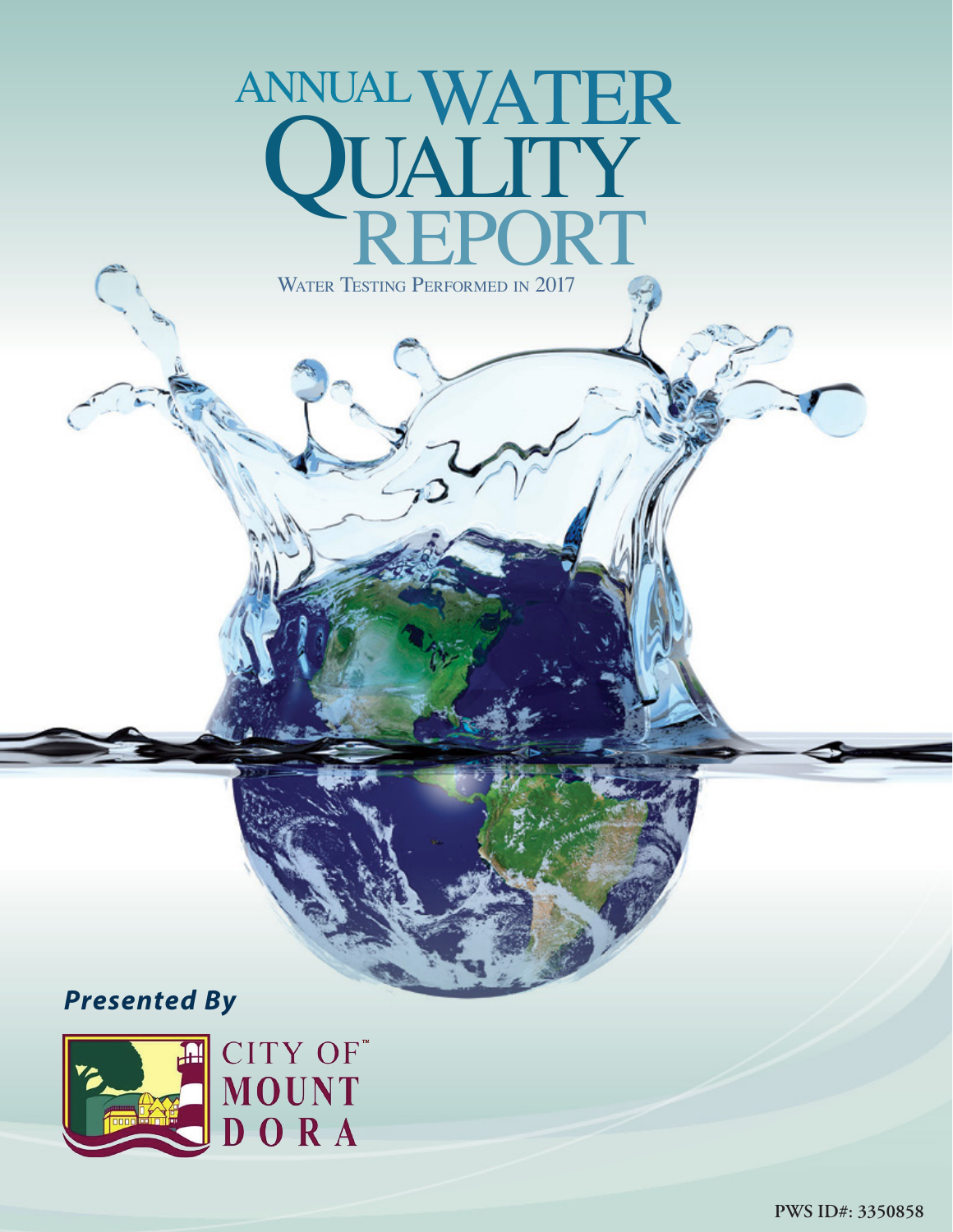# **Quality First**

nce again the City of Mount Dora is pleased to present our annual water quality report. As in years past, we are committed to delivering the best-quality drinking water possible. To that end, we remain vigilant in meeting the challenges of new regulations, source water protection, water conservation, and community outreach and education while continuing to serve the needs of all of our water users. Thank you for allowing us the opportunity to serve you and your family.

We encourage you to share your thoughts with us on the information contained in this report. After all, well-informed customers are our best allies.

### **Lead in Home Plumbing**

If present, elevated levels of lead can cause serious<br>health problems, especially for pregnant women and f present, elevated levels of lead can cause serious young children. Lead in drinking water is primarily from materials and components associated with service lines and home plumbing. We are responsible for providing high-quality drinking water, but we cannot control the variety of materials used in plumbing components. When your water has been sitting for several hours, you can minimize the potential for lead exposure by flushing your tap for 30 seconds to 2 minutes before using water for drinking or cooking. If you are concerned about lead in your water, you may wish to have your water tested. Information on lead in drinking water, testing methods,

and steps you can take to minimize exposure is available from the Safe Drinking Water Hotline or at [www.epa.gov/lead.](http://www.epa.gov/lead)

**Water treatment is a complex, time-consuming process.**

### **Important Health Information**

Some people may be more vulnerable to contaminants<br>in drinking water than the general population. Immunocompromised persons such as those with cancer undergoing chemotherapy, those who have undergone organ transplants, people with HIV/AIDS or other immune system disorders, some elderly, and infants may be particularly at risk from infections. These people should seek advice about drinking water from their

health care providers. The U.S. EPA/CDC (Centers for Disease Control and Prevention) guidelines on appropriate means to lessen the risk of infection by *Cryptosporidium* and other microbial contaminants are available from the Safe Drinking Water Hotline at (800) 426-4791 or [http://water.epa.](http://water.epa.gov/drink/hotline) [gov/drink/hotline.](http://water.epa.gov/drink/hotline)

## **Public Meetings**

The City of Mount Dora Council meetings<br>
offer opportunities for public participation including decisions about drinking water issues. Regular council meetings are held on the first and third Tuesdays of each month, beginning at 6:00 p.m. in the City Hall Board Room, located on the first floor of City Hall (510 N. Baker St.).



#### **Water Treatment Process**

Mount Dora's treatment process consists of a series of steps. First, raw water is drawn from our wells, and polyphosphate is added for corrosion control. Then the water is pumped into aerators to remove hydrogen sulfide, a naturally occurring compound normally found in Florida waters. The water is treated with chlorine for disinfection and then stored in ground storage tanks before it goes to our distribution system for use by you, the customer.

### **Count on Us**

elivering high-quality drinking water to our customers involves far more than just pushing water through pipes. Water treatment is a complex, time-consuming process. Because tap water is highly regulated by state and federal laws, water treatment plant and system operators must be licensed and are required to commit to long-term, on-the-job training before becoming fully qualified. Our licensed

> water professionals have a basic understanding of a wide range of subjects, including mathematics, biology, chemistry, and physics. Some of the tasks they complete on a regular basis include:

- Operating and maintaining equipment to purify and clarify water;
- Monitoring and inspecting machinery, meters, gauges, and operating conditions;
- Conducting tests and inspections on water and evaluating the results;
- Maintaining optimal water chemistry;
- Applying data to formulas that determine treatment requirements, flow levels, and concentration levels;
- Documenting and reporting test results and system operations to regulatory agencies; and
- Serving our community through customer support, education, and outreach.

So, the next time you turn on your faucet, think of the skilled professionals who stand behind each drop.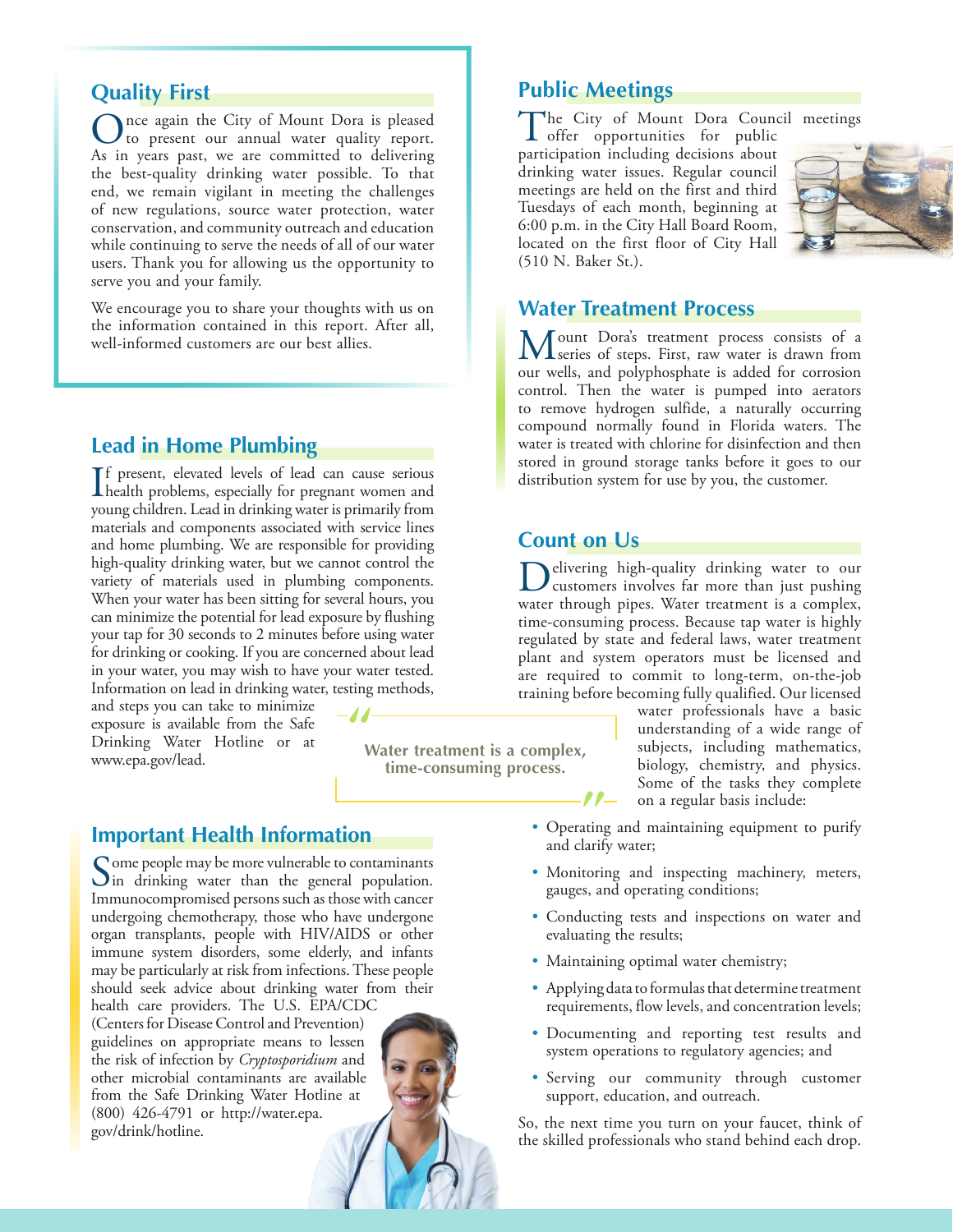## **Benefits of Chlorination**

 $\sum_{\text{causing microorganisms by killing or inactivating} \atop \text{the most important step} \atop \text{the most important step} \atop \text{the most important step} \atop \text{the most important step} \atop \text{the most important step} \atop \text{the most important step} \atop \text{the most important step} \atop \text{the most important step} \atop \text{the most important step} \atop \text{the most important step} \atop \text{the most important step} \atop \text{the most important step} \atop \text{the most important step} \atop \text{the most important step} \atop \text{the most important step} \atop \text{the most important step} \atop \text{the most important step} \atop \text{the most important step} \atop \text{$ them, is unquestionably the most important step in drinking water treatment. By far the most common method of disinfection in North America is chlorination.

Before communities began routinely treating drinking water with chlorine (starting with Chicago and Jersey City in 1908), cholera, typhoid fever, dysentery, and hepatitis A killed thousands of U.S. residents annually. Drinking water chlorination and filtration have helped to virtually eliminate these diseases in the U.S. Significant strides in public health are directly linked to the adoption of drinking water chlorination. In fact, the filtration of drinking water plus the use of chlorine is probably the most significant public health advancement in human history.

How chlorination works:

Potent Germicide Reduction in the level of many disease-causing microorganisms in drinking water to almost immeasurable levels.

**Taste and Odor Reduction** of many disagreeable tastes and odors like foul-smelling algae secretions, sulfides, and odors from decaying vegetation.

**Biological Growth Elimination** of slime bacteria, molds, and algae that commonly grow in water supply reservoirs, on the walls of water mains, and in storage tanks.

**Chemical Removal** of hydrogen sulfide (which has a rotten egg odor), ammonia, and other nitrogenous compounds that have unpleasant tastes and hinder disinfection. It also helps to remove iron and manganese from raw water.

### **What Is the Source of My Water?**

The City of Mount Dora's water source is produced<br>by five (5) groundwater wells that draw water<br>from the Flasidan Asuifan We have must must from the Floridan Aquifer. We have two water treatment plants, the East and the West plant, to produce the supply needed for the city.

### **Source Water Assessment**

In 2017, the Florida Department of Environmental<br>Protection performed a Source Water Assessment n 2017, the Florida Department of Environmental on the City's system. The assessment was conducted to provide information about any potential sources of contamination in the vicinity of our wells.

The 6 potential sources of contamination identified for this system have low to moderate susceptibility levels. The assessment results are available on the FDEP Source Water Assessment and Protection Program Web site at [www.dep.state.fl.us/swapp.](http://www.dep.state.fl.us/swapp)

### **Substances That Could Be in Water**

The sources of drinking water (both tap water<br>and bottled water) include rivers, lakes, streams, ponds, reservoirs, springs, and wells. As water travels over the surface of the land or through the ground, it dissolves naturally occurring minerals and, in some cases, radioactive material, and can pick up substances resulting from the presence of animals or from human activity.

Contaminants that may be present in source water include:

Microbial Contaminants, such as viruses and bacteria, which may come from sewage treatment plants, septic systems, agricultural livestock operations, and wildlife.



Inorganic Contaminants, such as salts and metals, which can be naturally occurring or result from urban stormwater runoff, industrial or domestic wastewater discharges, oil and gas production, mining, or farming.

Pesticides and Herbicides, which may come from a variety of sources such as agriculture, urban stormwater runoff, and residential uses.

Organic Chemical Contaminants, including synthetic and volatile organic chemicals, which are by-products of industrial processes and petroleum production and can also come from gas stations, urban stormwater runoff, and septic systems.

Radioactive Contaminants, which can be naturally occurring or be the result of oil and gas production and mining activities.

In order to ensure that tap water is safe to drink, the U.S. EPA prescribes regulations that limit the amount of certain contaminants in water provided by public water systems. The Food and Drug Administration (FDA) regulations establish limits for contaminants in bottled water that must provide the same protection for public health.

Drinking water, including bottled water, may reasonably be expected to contain at least small amounts of some contaminants. The presence of contaminants does not necessarily indicate that the water poses a health risk. More information about contaminants and potential health effects can be obtained by calling the Environmental Protection Agency's Safe Drinking Water Hotline at (800) 426-4791.



For more information about this report, or for any questions relating to your drinking water, please call the City of Mount Dora Public Works & Utilities at (352) 735-7151, ext. 1805, between the hours of 7:30 a.m. and 4:30 p.m., Monday through Friday.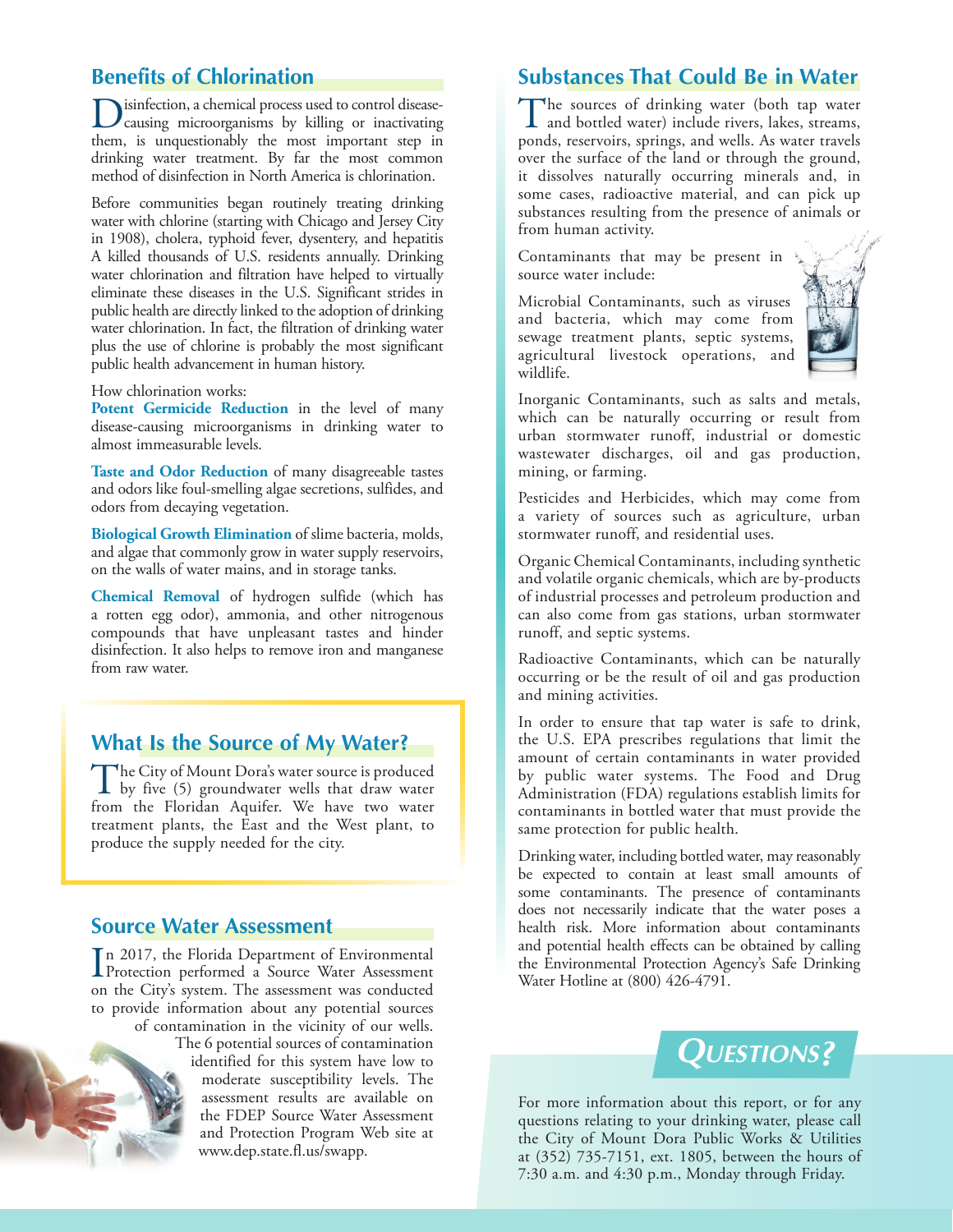## **Test Results**

Our water is monitored for many different kinds of substances on a very strict sampling schedule. The information in the data tables show only those substances that were detected<br>between January 1 and December 31, 2017. Re respective maximum allowed levels. The state recommends monitoring for certain substances less often than once per year because the concentrations of these substances do not change frequently. In these cases, the most recent sample data are included, along with the year in which the sample was taken.

| <b>PRIMARY REGULATED CONTAMINANTS</b>                                                                  |                                                |                                                                                |                                            |                                                   |                                                                   |                                   |                |                                             |                                                                                                                                                                  |                                                                           |  |
|--------------------------------------------------------------------------------------------------------|------------------------------------------------|--------------------------------------------------------------------------------|--------------------------------------------|---------------------------------------------------|-------------------------------------------------------------------|-----------------------------------|----------------|---------------------------------------------|------------------------------------------------------------------------------------------------------------------------------------------------------------------|---------------------------------------------------------------------------|--|
| <b>Radioactive Contaminants</b>                                                                        |                                                |                                                                                |                                            |                                                   |                                                                   |                                   |                |                                             |                                                                                                                                                                  |                                                                           |  |
| <b>DATE OF</b><br><b>SAMPLING</b><br><b>CONTAMINANT AND UNIT OF</b><br><b>MEASUREMENT</b><br>(MO./YR.) |                                                |                                                                                | <b>MCL</b><br><b>VIOLATION</b><br>(YES/NO) | <b>LEVEL</b><br><b>DETECTED</b>                   | <b>RANGE OF</b><br><b>RESULTS</b>                                 | <b>MCLG</b>                       | <b>MCL</b>     |                                             | <b>LIKELY SOURCE OF CONTAMINATION</b>                                                                                                                            |                                                                           |  |
| 1/24/2017<br><b>Alpha Emitters</b> (pCi/L)                                                             |                                                |                                                                                | N <sub>o</sub>                             | 3.3                                               | $ND-3.3$                                                          | $\overline{0}$                    | 15             |                                             |                                                                                                                                                                  | Erosion of natural deposits                                               |  |
| Radium 226 + 228<br>1/24/2017<br>[Combined Radium] (pCi/L)                                             |                                                |                                                                                | N <sub>o</sub>                             | 1.5                                               | $ND-1.5$                                                          | $\mathbf{0}$                      | 5              |                                             | Erosion of natural deposits                                                                                                                                      |                                                                           |  |
| <b>Inorganic Contaminants</b>                                                                          |                                                |                                                                                |                                            |                                                   |                                                                   |                                   |                |                                             |                                                                                                                                                                  |                                                                           |  |
| 1/24/2017<br>Barium (ppm)                                                                              |                                                |                                                                                | N <sub>o</sub>                             | 0.0195                                            | $0.017 - 0.0195$                                                  | 2                                 | $\overline{2}$ |                                             | Discharge of drilling wastes; discharge from metal refineries; erosion of natural deposits                                                                       |                                                                           |  |
| 1/24/2017<br>Fluoride (ppm)                                                                            |                                                |                                                                                | N <sub>o</sub>                             | 0.15                                              | $0.11 - 0.15$                                                     | 4                                 | 4.0            |                                             | Erosion of natural deposits; discharge from fertilizer and aluminum factories; water additive that<br>promotes strong teeth when at the optimum level of 0.7 ppm |                                                                           |  |
| 1/24/2017<br><b>Lead [point of entry]</b> (ppb)                                                        |                                                |                                                                                | N <sub>o</sub>                             | 1.30                                              | $1.10 - 1.30$                                                     | <b>NA</b>                         | 15             |                                             | Residue from man-made pollution such as auto emissions and paint; lead pipe, casing, and solder                                                                  |                                                                           |  |
| Nickel (ppb)<br>1/24/2017                                                                              |                                                |                                                                                | N <sub>o</sub>                             | 1.44                                              | $1.38 - 1.44$                                                     | <b>NA</b>                         | 100            |                                             |                                                                                                                                                                  | Pollution from mining and refining operations; natural occurrence in soil |  |
| 1/24/2017<br>Sodium (ppm)                                                                              |                                                |                                                                                | $\rm No$                                   | 16.0                                              | $13.0 - 16.0$                                                     | <b>NA</b>                         | 160            |                                             | Salt water intrusion; leaching from soil                                                                                                                         |                                                                           |  |
| 1/24/2017<br>Thallium (ppb)                                                                            |                                                |                                                                                | No                                         | 0.547                                             | $0.369 - 0.547$                                                   | 0.5                               | $\overline{2}$ |                                             | Leaching from ore-processing sites; discharge from electronics, glass, and drug factories                                                                        |                                                                           |  |
| Synthetic Organic Contaminants including Pesticides and Herbicides                                     |                                                |                                                                                |                                            |                                                   |                                                                   |                                   |                |                                             |                                                                                                                                                                  |                                                                           |  |
| Dalapon (ppb)                                                                                          | 10/2017                                        |                                                                                | N <sub>o</sub>                             |                                                   | $ND-1.4$                                                          | 200                               | 200            | Runoff from herbicide used on rights of way |                                                                                                                                                                  |                                                                           |  |
| <b>Stage 1 Disinfectants / Disinfection By-Products</b>                                                |                                                |                                                                                |                                            |                                                   |                                                                   |                                   |                |                                             |                                                                                                                                                                  |                                                                           |  |
| <b>CONTAMINANT</b><br><b>AND UNIT OF</b><br><b>MEASUREMENT</b>                                         | <b>DATE OF SAMPLING</b><br>(MO./YR.)           | <b>MRDL</b><br><b>VIOLATION</b><br><b>LEVEL</b><br>(YES/NO)<br><b>DETECTED</b> |                                            | <b>RANGE OF</b><br><b>RESULTS</b><br><b>MRDLG</b> |                                                                   | <b>MRDL</b>                       |                |                                             |                                                                                                                                                                  | <b>LIKELY SOURCE OF CONTAMINATION</b>                                     |  |
| <b>Chlorine</b> (ppm)                                                                                  | 2017 monthly                                   | N <sub>o</sub>                                                                 | 1.02                                       | $0.77 - 1.22$                                     | 4.0                                                               | 4.0                               |                |                                             | Water additive used to control microbes                                                                                                                          |                                                                           |  |
| <b>Stage 2 Disinfectants / Disinfection By-Products</b>                                                |                                                |                                                                                |                                            |                                                   |                                                                   |                                   |                |                                             |                                                                                                                                                                  |                                                                           |  |
| <b>CONTAMINANT AND UNIT OF MEASUREMENT</b>                                                             |                                                | <b>DATE OF</b><br><b>SAMPLING</b><br>(MO./YR.)                                 |                                            | <b>MCL</b><br><b>VIOLATION</b><br>(YES/NO)        | <b>LEVEL</b><br><b>DETECTED</b>                                   | <b>RANGE OF</b><br><b>RESULTS</b> |                | <b>MCL</b><br><b>MCLG</b>                   |                                                                                                                                                                  | <b>LIKELY SOURCE OF CONTAMINATION</b>                                     |  |
| Haloacetic Acids (five) [HAA5] (ppb)                                                                   |                                                | 1/2017-12/2017                                                                 |                                            | $\overline{N_{0}}$                                | 29.95                                                             | $18.67 - 34.18$                   |                | <b>NA</b>                                   | 60                                                                                                                                                               | By-product of drinking water disinfection                                 |  |
| <b>TTHM</b> [Total trihalomethanes] (ppb)                                                              |                                                | 1/2017-12/2017                                                                 |                                            | N <sub>o</sub>                                    | 62.73                                                             | 37.77-61.70                       |                | <b>NA</b>                                   | 80                                                                                                                                                               | By-product of drinking water disinfection                                 |  |
| Lead and Copper (Tap water samples were collected from sites throughout the community.)                |                                                |                                                                                |                                            |                                                   |                                                                   |                                   |                |                                             |                                                                                                                                                                  |                                                                           |  |
| <b>CONTAMINANT AND UNIT OF</b><br><b>MEASUREMENT</b>                                                   | <b>DATE OF</b><br><b>SAMPLING</b><br>(MO./YR.) | <b>AL</b><br><b>EXCEEDANCE</b><br>(YES/NO)                                     |                                            | 90TH<br><b>PERCENTILE</b><br><b>RESULT</b>        | <b>NO. OF SAMPLING</b><br><b>SITES EXCEEDING</b><br><b>THE AL</b> |                                   | <b>MCLG</b>    | <b>AL</b><br>(ACTION<br>LEVEL)              | LIKELY SOURCE OF CONTAMINATION                                                                                                                                   |                                                                           |  |
| Copper [tap water] (ppm)                                                                               | 06/2017                                        | N <sub>o</sub>                                                                 |                                            | 0.278                                             | $\mathbf{0}$                                                      | 1.3                               |                | 1.3                                         | Corrosion of household plumbing systems; erosion of natural deposits; leaching from wood<br>preservatives                                                        |                                                                           |  |
| Lead [tap water] (ppb)                                                                                 | 06/2017                                        | N <sub>o</sub>                                                                 |                                            | 0.8                                               | $\mathbf{0}$                                                      | $\overline{0}$                    |                | 15                                          |                                                                                                                                                                  | Corrosion of household plumbing systems; erosion of natural deposits      |  |